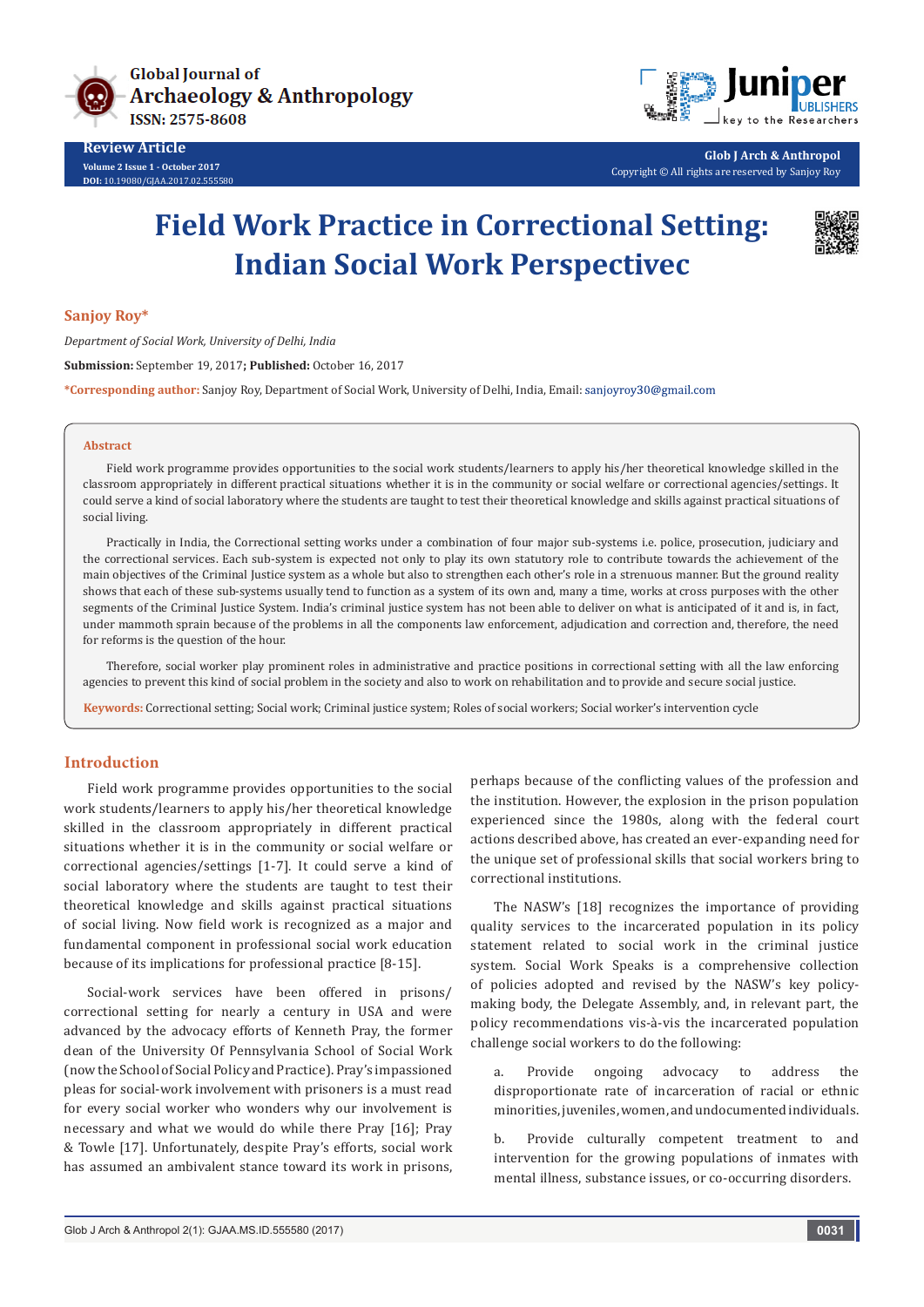c. Seek access to quality health care, medications, nutrition, treatment, and rehabilitation programs for inmates.

d. Identify appropriate educational and vocational opportunities to assist incarcerated individuals with transitioning back into their communities; and

e. Provide advocacy and social-work leadership to establish national policy on criminal justice issues.

 According to the American Heritage Dictionary, the criminal justice system is defined as "the system of law enforcement, the bar, the judiciary, corrections, and probation that is directly involved in the apprehension, prosecution, defense, sentencing, incarceration, and supervision of those suspected of or charged with criminal offenses. The principal objective of a criminal justice system is to impart a sense of security to the people''.

Social work, being goal-oriented and intervention-oriented professional education, aims at helping social work trainees to acquire and internalize deep knowledge of the theory and the techniques for achieving social work objectives. The social work trainee has to learn every practical aspect within his/her two years of postgraduate training programme. Further, they have to acquire an understanding of the principles, concepts, policies and processes which constitute the profession of social work. Through the field work programme social work trainee is prepared to be a competent professional social worker. The main objective of field work in social work education is to provide the opportunities to the students to learn and practice the professional skills in the field that are taught in the class. A trainee social worker while in the field tries to interpret and diagnose the situation in the background of the knowledge and understanding and thus helps adjustment to the situations. Thus field work aims at the development of the students' capacities and capabilities as a realistic worker. Direct contract and touch with the people helps students grow in knowledge about people and their problems providing them with emotional maturity, power of judgment and stability in action.

The Second Review Committee on Social Work Education (1980) has mentioned the following objectives of field work:

a. Development of professional skills through learning to use knowledge for the study and analysis of problems and selection of appropriate means to solve them.

b. Development of skills in problem solving at the macro and micro levels.

c. Integration of classroom learning with field practice.

d. Development of skills required for professional practice at the particular level of training.

e. Development of professional attitude, values, and commitment and

f. Development of self-awareness and professional ideal.

The main objectives of field work as follows:

i. Develop professional skills through learning how to utilize the knowledge for the study of the relevant fact, the analysis of problem and selection of the appropriate means of problem solving.

ii. The development of skills for problem solving in work at the micro level (individual, family, small group, community etc.) and change at the macro level in social institutions and process.

iii. Provide concurrent opportunity for the integration of class room learning in the field practice and vice versa.

iv. Develop skills require for professional practice at the particular level of training.

v. Develop professional attitude involving impartiality, non judgmental attitudes, objectively.

vi. Develop professional values and commitments such as respect for human dignity and worth and the right to participation and self determination compatible with the good of society.

vii. Develop awareness of self and the ways in which psychological and cultural factors affects the perceptions and responses to others and

viii. Develop the professional ideal.

In correctional setting, social workers may work in jails, prisons, community-based organizations and primary health care agencies that serve ex-offenders, and in the courts. Social workers are committed to social justice on both the micro, or individual, and macro, or large-scale, levels. Practitioners on the macro level usually focus on helping groups, communities and society as a whole. This is why promoting social justice is often linked with macro practice. Macro-level social workers try to promote equality among all people regardless of gender, race, religious beliefs or economic background.

#### **Correctional institutions**

Correctional institution is nothing but the penal of institution maintained by the government.

Types of correctional institutions for institutional treatment:

- a. Prisons
- b. Observation homes
- c. Special homes
- d. Children homes
- e. After-care organization
- f. Protective home for women
- g. Short stay home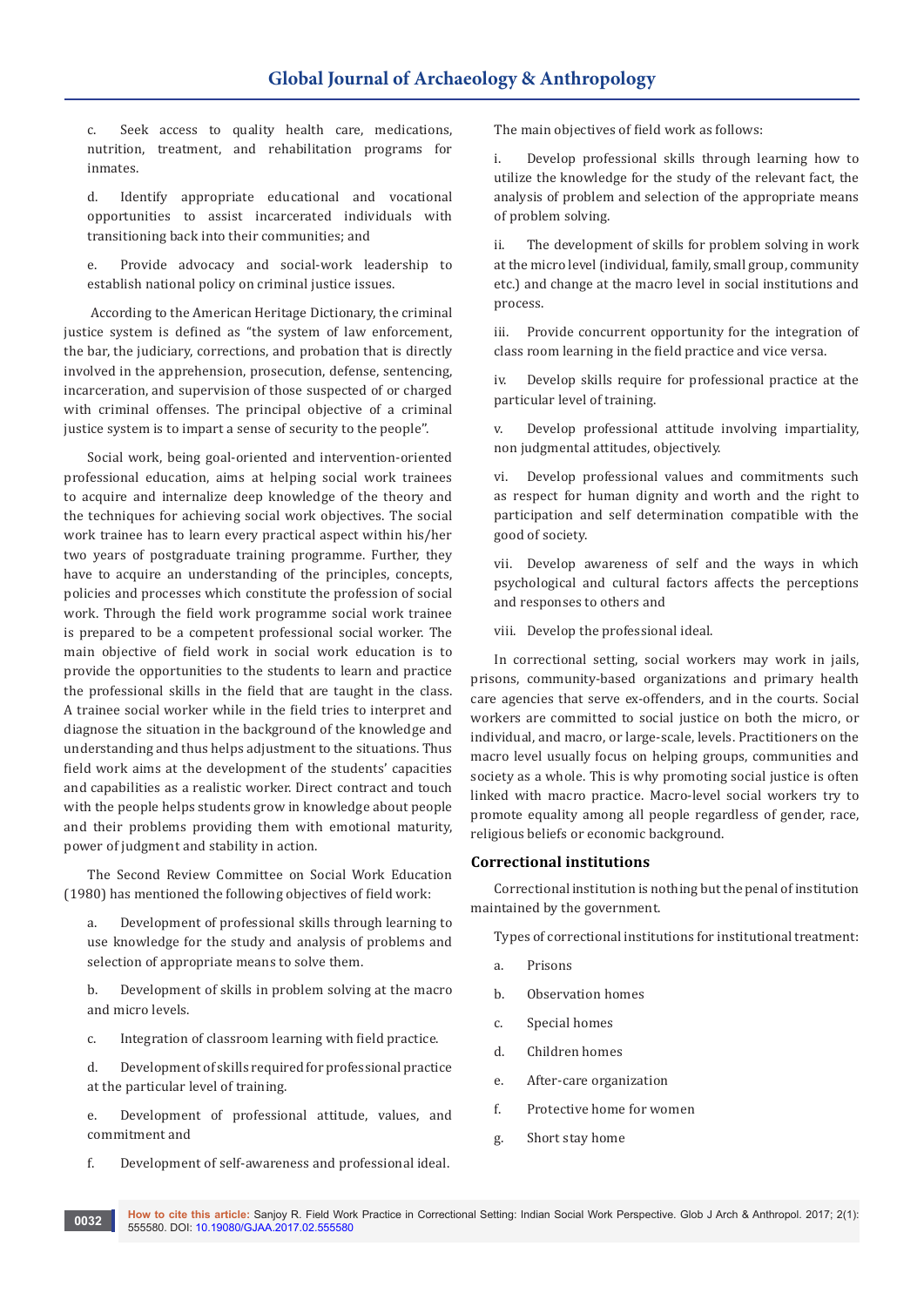h. Beggars home.

a. Prisons: Prisons are the place in which criminals could be securely confined and this containment function had continued to predominate in spite of the gradual emergence of other alms for imprisonment, such as deterrence or rehabilitation.

b. Observation homes: Observation homes established for the temporary of any juvenile in conflict with law during the pendency of a case before the juvenile justice board. Every juvenile who is not placed under the change of parent or guardian is sent to an observation home. He/she initially kept in a reception unit of the observation home for preliminary enquiries. Care and classification of the juveniles is done according to his/her age group, such as 7-12 years, 12-16 years and 16-18 years, giving due to consideration to physical and mental status and degree offence committed.

c. Special homes: Under juvenile justice (care and protection) Act, 2000 state government is empowered for establishing and maintaining special homes for reformation and rehabilitation of juveniles in conflict with law. Such homes are maintained by the government or by certified voluntary organization. In these homes, various types of services are provided which necessary for the re- socialize of a juvenile.

d. Children homes: Children homes are contemplated for the reception of children in need of care and protection during the pendency of enquiry even for their stay as case may be. Every child's home is provided with facilities of accommodation, maintenance, education, vocational training, rehabilitation and development character and abilities.

e. After-care organizations: These organizations are meant for the juveniles discharge from the children's homes and special homes. The purpose of the aftercare organization is help in the rehabilitation and resettlement of children through extended educational and vocational training facilities including job placement. The stay in aftercare organization is restricted to a maximum of three years over seventeen years age till s (he) attains the age of till s (he) attains the age of 20 years on the basis of a discharge report prepared by competent.

f. Protective home for women: The protective home and corrective institutions are established Under the Immoral Traffic (prevention) Act by Directorate of Social Welfare. It admits girls and women, who are rescued from brothels, are abducted and kidnapped (section 366 IPC), raped (section 376 IPC) and are in moral danger. The girl and women can get admission only through the orders of the court and will continue to stay till the Court gives the order for her restoration or rehabilitation.

g. Short stay homes: It is institution established under the Immoral Traffic (prevention) Act (ITPA) by Government/ Union Territory Administration. The purpose is to provide ort temporary shelter to the needy women/girls in distress, pending their restoration or readjustment in their families or admission in suitable institutes. The short stay home provides admission to girls and women in the age group of 18 to 45years.Who are destitute distress deserted or are in moral danger. The duration of stay in short stay home is districted to 6 months. The home provides safe custody, boarding, lodging, food, clothing medical care and vocational training like tailoring and knitting. Pt provides specialties like food, shelter, accommodation, medical care non formal education and vocational training. The superintendent of short stay home makes all efforts to restore or, reintegrate the women/girl in her family or through marriage.

h. Beggars home: These homes are established under the Anti-Beggary laws of the state government. Unfortunately, there is no Anti-Beggary Act formulated at the national level. These Acts are formulated by the state at their own initiatives. Reception centers and Bagger Homes are established under the Act. The Beggar's home provides specialties like food, shelter, accommodation, medical care, non-formal education and vocational training to beggars so they are economically rehabilitated into society.

Types of correctional institutions for Non-institutional treatment

- a. Probation
- b. Parole
- c. Hybrid treatment
- d. Community service
- e. Work release

Non-institutional treatments are community-based correctional programmes that help in the reintegration of offenders. Community-based correction is an effective method of accomplishing the changes in the behavior of the offender by helping him to become a law-abiding citizen.

a. Probation: The term probation is used denote the status of a person placed on probation, to refer to the subsystem of the criminal justice system. Probation is an alternative to the prison/ special home. It is a sentence that does not involve confinement but may involve conditions imposed by the Court Juvenile Justice Board, usually under the supervision of a probation officer.

b. Parole: Parole is a treatment programme in which the offender, after serving part of a term in correctional institution, is conditionally released under the supervision and treatment of a Parole Officer. Parole is not of every individual in prison. It is viewed as a privilege granted to a prisoner for good behavior and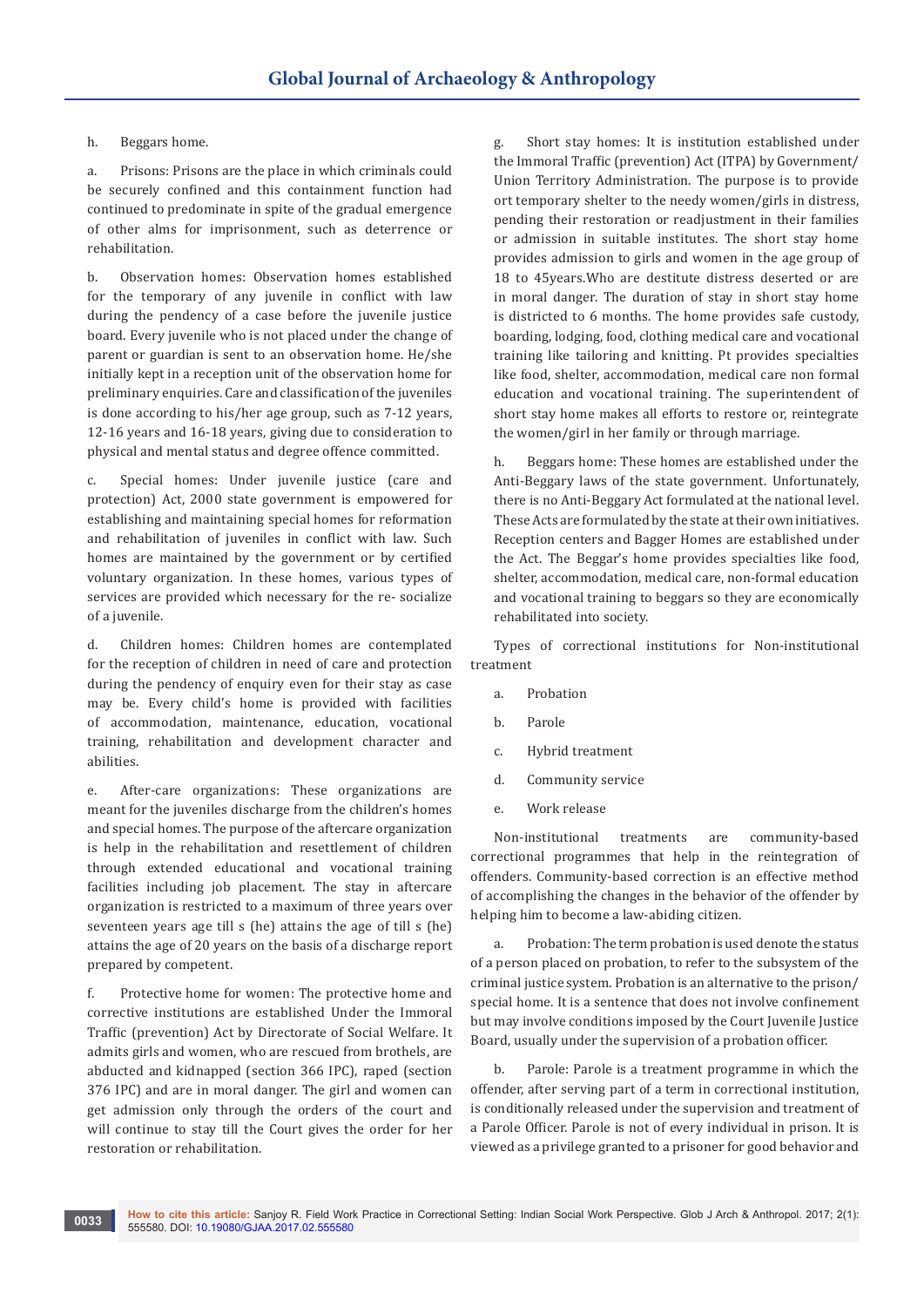process while in prison and is considered useful in rehabilitation outside.

c. Hybrid Treatment: This is a kind of correctional treatment in a collaborative enterprise between corrections and treatment professionals.

d. Community service: Community service, the offenders must give personal time to perform takes that are valued in the community. This programme is especially meant for juvenile and adolescents who are placed in community service organization.

e. Work release: In work release programme. The inmates are released from incarceration to work. They enable the offenders to engage in positive contacts with the community, assuming of course, that work placement is satisfactory. They permit offenders to provide some support for themselves and their families. This can eliminates the self- concept of failure that may be the result of loss the supportive role.

# **Correctional social workers/prison social workers in usa**

Social workers in criminal justice settings often assess new arrivals to the prison, develop treatment and support plans for inmates, provide individual therapy and psychosocial educational support groups, provide referrals to medical or mental-health services, and monitor the progress and compliance of inmates in treatment. As in most settings, social workers in criminal justice facilities document inmates' progress in their health records, write progress reports, and, in some institutions, present their cases at "grand rounds" or in other institutional forums.

In many prison systems, the initial assessment of the inmate involves a battery of psychological tests and interviews with social workers and other treatment professionals to determine the presence of acute (psychosis, anxiety, depression, suicide ideation) and chronic conditions (severe and persistent mental illness, history and current manifestations of trauma and substance abuse). During the assessment phase the social worker determines the inmate's eligibility for services and treatment and, in theory if not in reality, begins to plan for the inmate's discharge. The latter is no small task: in the United States the vast majority of prisoners return to the community; about 1,600 prisoners a day are released from state and federal prisons Travis [19].

Based on the assessment data, intervention and treatment plans are developed, taking into consideration the unique needs of the inmate; these may include a combination of individual counselling, involvement in a specialized treatment group, and case management services. A growing body of research indicates that strengths-based case management is an effective response to inmates in need of skills in daily living or those who struggle with alcohol and drug addiction or with serious physical or mental-health issues Bauserman [2]. Hess, Vanderplasschen,

Rapp, Broekaert, and Fridell (2007) looked at the relevant body of research from 15 randomized studies of case management for persons with substance-abuse disorders and found a moderate effect size in the effectiveness of case management in linking clients with treatment and other services. Although a smaller effect was detected, Hess and colleagues also found that case management services had a positive impact on long-term drug use and may have contributed to a reduction in criminal behavior [20-25].

## **Compassion vs. public safety**

Social workers must have compassion and empathy for the people they work with, according to the U.S. Bureau of Labor Statistics [26-30]. These professional expectations can be in conflict, however, with society's needs for public safety, according to "Criminal Justice Social Work in the United States-Adapting to New Challenges." A person who commits a crime because of mental health issues may need to be treated differently than an offender who committed the crime in full awareness that what he did was wrong. The social worker can help other members of the legal system, such as lawyers and judges, as well as juries understand the difference between the two offenders.

## **Family issues**

Some social workers may work with children and families who have entered the criminal justice system. The social worker might help a woman who was a victim of domestic violence to find a safe place for herself and her children, or apply for benefits such as food stamps [31-35]. On the other hand, social workers help children in the foster care system. They may handle adoptions or locate and work with foster families when children have been removed from the home by the court because of neglect or abuse.

#### **Working with minors**

Juveniles who are in the system because they have committed or been the victim of crimes may need the assistance of a social worker for issues such as a minor's ability to testify. Other issues relevant to minors include their ability to make medical decisions, child custody issues or the necessity to appoint a guardian if a parent dies or becomes incapacitated. Social workers in the criminal justice system who work with children often become advocates for different legal standards for children as compared to adults, according to the National Association of Social Workers.

#### **Other Roles**

Although any social worker might be required to provide courtroom testimony, social workers in the criminal justice system have many roles. Some work as researchers to obtain relevant information about a particular case. Others serve as probation officers or case managers. A social worker in a jail or prison might function as a therapist for prisoners. Forensic social workers could draft reports about defendants that include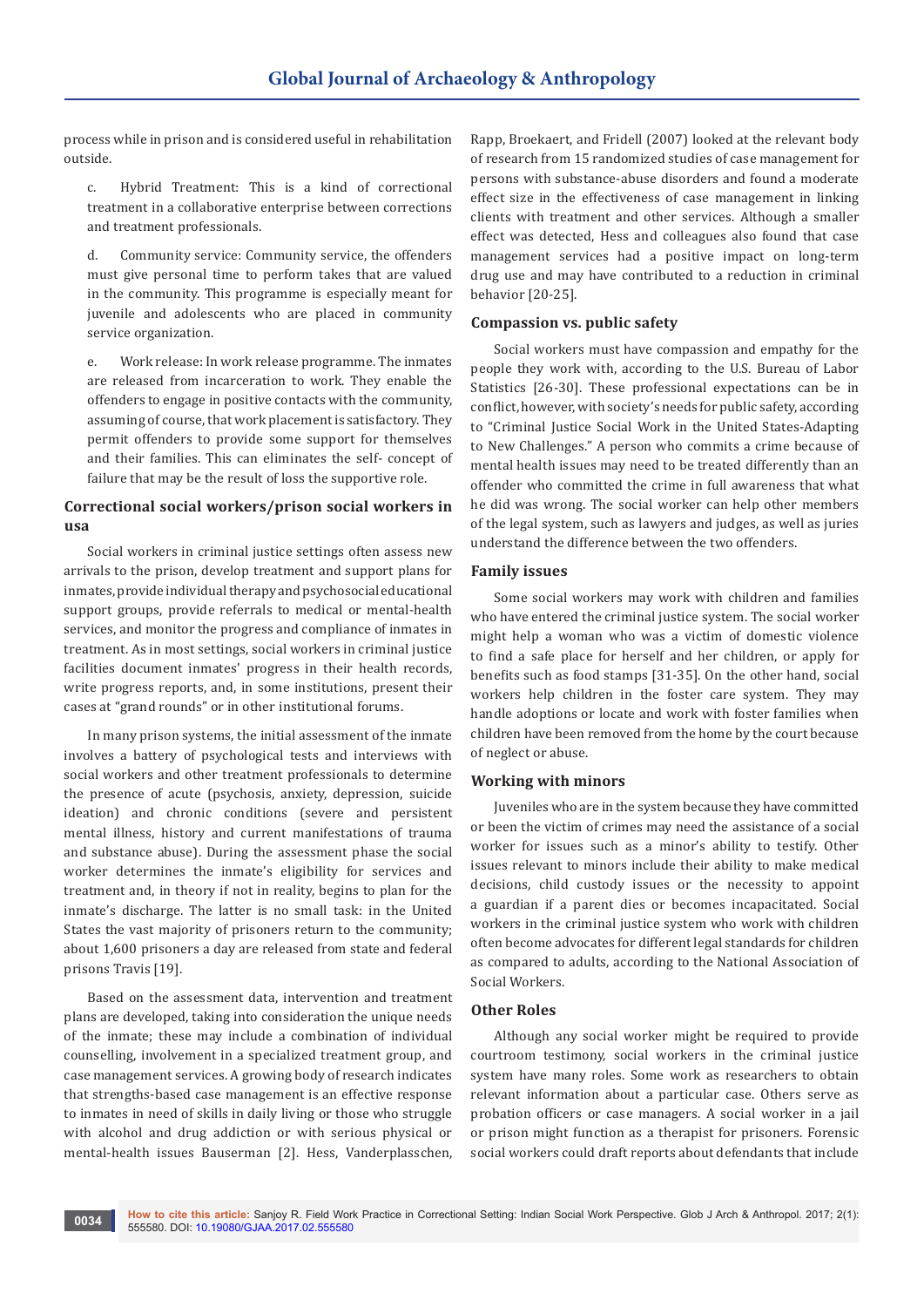information about the defendant's decision-making capabilities, medical and mental health, education or test results, according to a November 2012 article in "NASW News" [18]. Other social workers provide therapy to sex offenders, perform conflict mediation or act as victim advocates. Social workers help crime victims manoeuvre through complex legal processes and offer a helping hand on the road to recovery. On the other side of the scale, social workers in public defenders' offices ensure defendants have a right to explain their story, and they promote the benefits of rehabilitation.

## **Skills you required to intervene**

Social work positions within corrections encompass a wide range of skills and specialized services, including:

- i. Discharge planning
- ii. Case management
- iii. Comprehensive need assessment of the offenders
- iv. Program delivery
- v. Individual/family/group counseling/group therapy
- vi. Crisis intervention
- vii. Negotiation and mediation
- viii. Teaching
- ix. Community capacity building and
- x. Advocacy (individual and systemic).

Social workers can play their interventional role through law enforcement agencies time to time in different areas mentioned in the above. Here social worker also plays their roles as mediator, catalyst, therapist, teacher, researcher, guide, communicator, liazoning, care giver etc. depending on the veracity of the crimes/issues. Social worker can also be placed in the following areas of intervention where they also would have some roles to play Figure 1.



Social workers act independently. They make decisions based on their experience, judgment, and clinical assessment skills. At the same time, they need to work well in a team setting to provide effective interventions and treatments that contribute to an offender's rehabilitation and safe return to the community.

**Use of Social Work Methods in Correctional Setting:** The student social worker can use all the social work methods during their field work placement in the correctional setting.

**Social Casework in correctional settings:** Social case work involves a secure face to face relationship essentially basis in working with individuals and their problem. The practice of the case work is being governed by five key basic assumptions that are helpful in serving the offender which are as follows:

a. Every individual must be seen as a person of worth and dignity.

b. Behavior, whether acceptable unacceptable to the community, express a need of the individual.

c. An individual can and will change her/his behavior if the right time and in the right amount.

d. If the offer of help is given before the problem become serious aggravated, the repose is likely to be better; and

e. The family is the most influence force in the development of personality in the crucial early years.

f. Social Group work in correctional settings.

Group work with delinquents and adult offenders is usually considered as a powerful method for modifying behavior and attitude. The purpose of group work in correctional settings is:

a. To strengthen the emotional security of the offender within the framework of the group so that he does not feel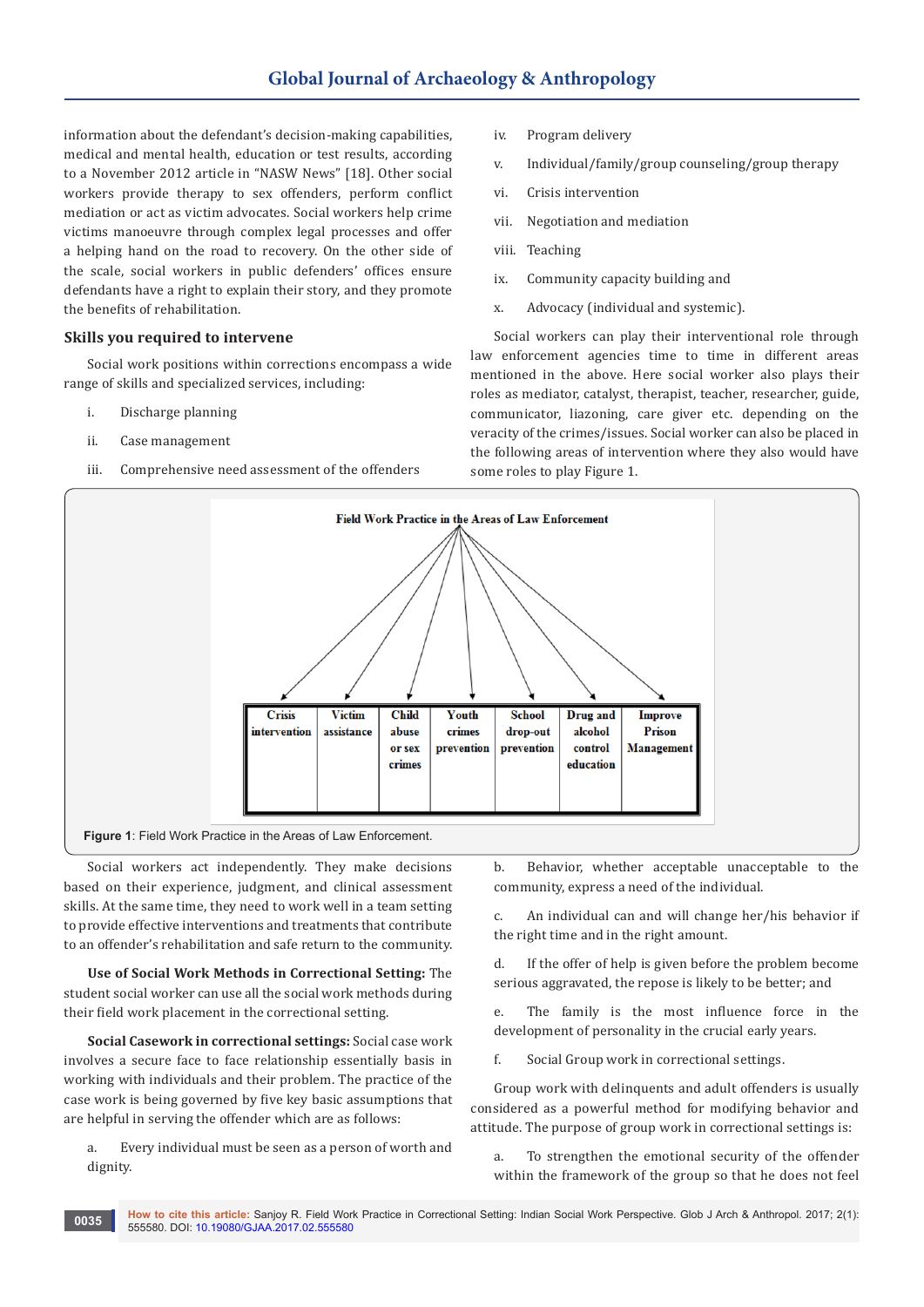alone and helpless but also moves towards not being wholly dependent on it.

b. To strengthen the offender's independence by helping him to actually participate in the group discussion, and not to submit to a gang leader or a powerful sub-group.

c. The introduction of an adult (group worker) who represent the values of a society offenders often reject, but who, because of his accepting attitude represent adult security and love.

d. To provide an opportunity to gain inner resilience and status with the group through accomplishment in activities by society.

**Community organization in correctional setting:**  Community organization has an important role in rehabilitation and reintegration of released offenders into mainstream of the society. At the same time community organization is used widely for the prevention of crime and delinquency. The convicts after completing the sentence usually face problems in the adjustment with family, relatives, peer group, neighborhood and even for acquiring employment. Social workers consider family to be an important unit that can provide support released offenders to

take care of his various needs and aspirations. For these social worker has to mobilize the resources for meeting the needs of individuals and establishing support groups on whom one can rely upon, as and when necessary.

**Social action in correctional setting:** Social action has too imperative role to play in the field of corrections. Among others, the process of Public Interest Litigation (PIL) could be one of the main issues. The under-trials are kept in the jail for years without their cases even being processed, let alone decided. In such cases social workers have approached the court to get justice for such under trails that have spent years in judicial custody then required in the jails just waiting for their trails to begin. Therefore lobbying also work as an important technique here.

**Social work research and social welfare in correctional settings:** There is need to evaluate the current programmes and services in the field of corrections to bring about certain development in this setting. Extensive research studies are required 'in order to select alternative to the institutional care. At the same time, it is desirable to measure the relative efficacy of institutional and non-institutional services in the field of corrections.



The social work professional could do some work with other personnel in the correctional setting. Custodial staff is generally overburdened with the security duties Figure 2. One after comes

cross the question whether custodial staff such as warder, head warder, assistant jailor, deputy jailors, jailors, etc., are meant only for custody and not for correctional treatment [36-38].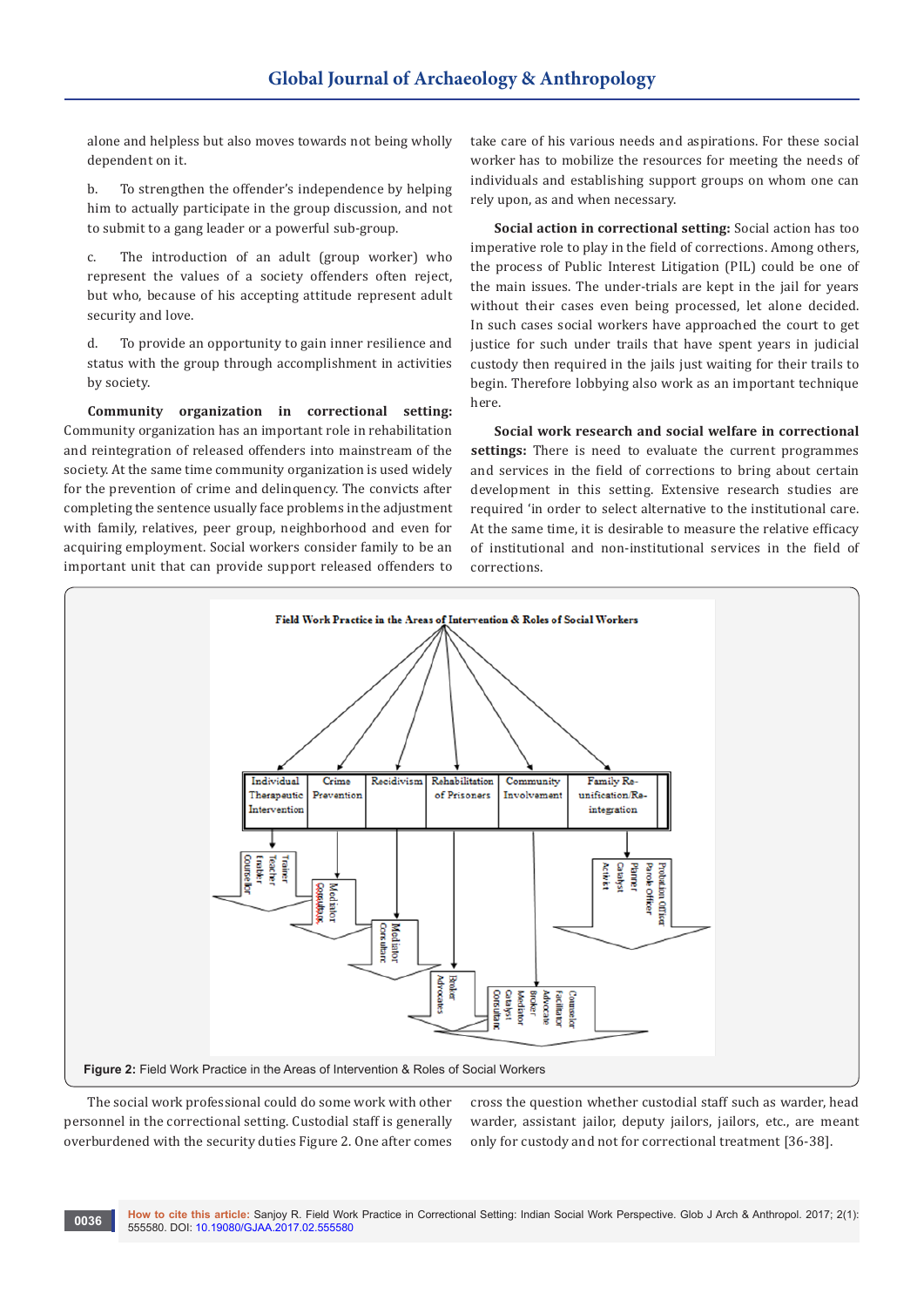

Is correctional treatment the responsibility of welfare officer, doctor or psychiatrist only..? It seems to be a misleading dichotomy Figure 3. Social worker should conduct some training and some activities for attitudinal and behavioral change of offenders so that they can adjust with the society.

#### **Conclusion**

Social work has a momentous role to play in correctional setting. With its goal of restoring and enhancing the social functioning, social work professionals/students through different designation as caseworker, welfare officer, social worker, probation officer or prison officer help the offenders in correcting and modifying their personality, attitude and to reintegrate them back into the society.

#### **References**

- 1. American Heritage Dictionary of the English Language, Fourth Edition.
- 2. [Bauserman R, Richardson D, Ward M, Shea M, Bowlin C, et al. \(2003\)](https://www.ncbi.nlm.nih.gov/pubmed/14626467)  [HIV prevention with jail and prison inmates: Maryland's prevention](https://www.ncbi.nlm.nih.gov/pubmed/14626467)  [case management program. AIDS Educ Prev 15\(5\): 465-480.](https://www.ncbi.nlm.nih.gov/pubmed/14626467)
- 3. Bureau of Police Research & Development (2012) Indian Police: An Introduction & statistical overview, p. 2.
- 4. Castro A (2013) Inside California Department of Corrections and Rehabilitation News.
- 5. [Covington SS, Bloom BE \(2006\) Gender-responsive treatment and ser](http://stephaniecovington.com/assets/files/FINALC.pdf)[vices in correctional settings. Women & Therapy, 29\(3/4\): 9-33.](http://stephaniecovington.com/assets/files/FINALC.pdf)
- **6.** DuBois B, Miley KK (1999) 3[rd Edition Social Work an Empowering](https://www.pearson.com/us/higher-education/program/Du-Bois-Social-Work-An-Empowering-Profession-3rd-Edition/PGM211021.html)  [Profession.](https://www.pearson.com/us/higher-education/program/Du-Bois-Social-Work-An-Empowering-Profession-3rd-Edition/PGM211021.html)
- **7.** [Epperson MW, Roberts LE, Ivanoff A, Tripodi SJ, Gilmer CN \(2013\) To](http://www.tandfonline.com/doi/abs/10.1080/10437797.2013.755384)  [what extent is criminal justice content specifically addressed in MSW](http://www.tandfonline.com/doi/abs/10.1080/10437797.2013.755384)  [programs? Journal of Social Work Education 49\(1\): 96-107.](http://www.tandfonline.com/doi/abs/10.1080/10437797.2013.755384)
- 8. Ganesh Indira M (2007) Next Steps: Taking the Special Cell Process A head. Tata Institute of Social Sciences, Mumbai, India.
- 9. [Gibelman M \(1995\) What social workers do. NASW Press, Washington,](https://academic.oup.com/sw/article-abstract/42/2/211/1919230/What-Social-Workers-Do-Margaret-Gibelman?redirectedFrom=fulltext)  [DC, USA, pp. 397.](https://academic.oup.com/sw/article-abstract/42/2/211/1919230/What-Social-Workers-Do-Margaret-Gibelman?redirectedFrom=fulltext)
- 10. [Glaze L, Maruschak L \(2010\) Parents in prison and their minor chil](https://www.bjs.gov/content/pub/pdf/pptmc.pdf)[dren \(Bureau of Justice Statistics No. NCJ 222984\). Bureau of Justice](https://www.bjs.gov/content/pub/pdf/pptmc.pdf)  [Statistics, Washington, DC, USA, pp. 1-25.](https://www.bjs.gov/content/pub/pdf/pptmc.pdf)
- 11. [Greenfeld LA, Snell TL \(1999\) Women offenders. Washington, DC, USA:](https://www.bjs.gov/index.cfm?ty=pbdetail&iid=568)  [Bureau of Justice Statistics. Heritage Dictionaries.](https://www.bjs.gov/index.cfm?ty=pbdetail&iid=568)
- 12. [Johnson T \(2012\) Mapping the critical service needs of adolescent chil](https://www.ncbi.nlm.nih.gov/pubmed/22239378)[dren of prisoners. Soc Work Public Health 27\(1-2\): 45-68.](https://www.ncbi.nlm.nih.gov/pubmed/22239378)
- 13. Johnston D (1995) Effects of parent incarceration. In: K. Gabel & D. Johnston (Eds.), Children of incarcerated parents. Lexington Books, New York, USA, pp. 89-100.
- 14. Ministry of Home Affairs, Bureau of Police Reform (2012) Draft Policy in Police Training.
- 15. Ministry of Home Affairs, GOI (2003) Committee on Reforms of Criminal Justice System, para 1-3.
- 16. Pray KL (1943) Social work in the prison program. Fed. Probation 7(4): 3-7.
- 17. [Pray KL, Towle C \(1945\) The place of social case work in the treat](http://www.journals.uchicago.edu/doi/abs/10.1086/635276?journalCode=ssr)[ment of delinquency \[with discussion\]. Social Service Review 19\(2\):](http://www.journals.uchicago.edu/doi/abs/10.1086/635276?journalCode=ssr)  [235-248.](http://www.journals.uchicago.edu/doi/abs/10.1086/635276?journalCode=ssr)
- 18. [National Association of Social Workers \(2012\) Social work speaks:](http://www.naswpress.org/publications/practice/speaks.html)  [NASW policy statements. NASW Press, Washington, DC, USA.](http://www.naswpress.org/publications/practice/speaks.html)

**How to cite this article:** Sanjoy R. Field Work Practice in Correctional Setting: Indian Social Work Perspective. Glob J Arch & Anthropol. 2017; 2(1): **6037 how to cite this article:** Sanjoy R. Field World 555580. DOI: [10.19080/GJAA.2017.02.555580](http://dx.doi.org/10.19080/GJAA.2017.02.555580
)